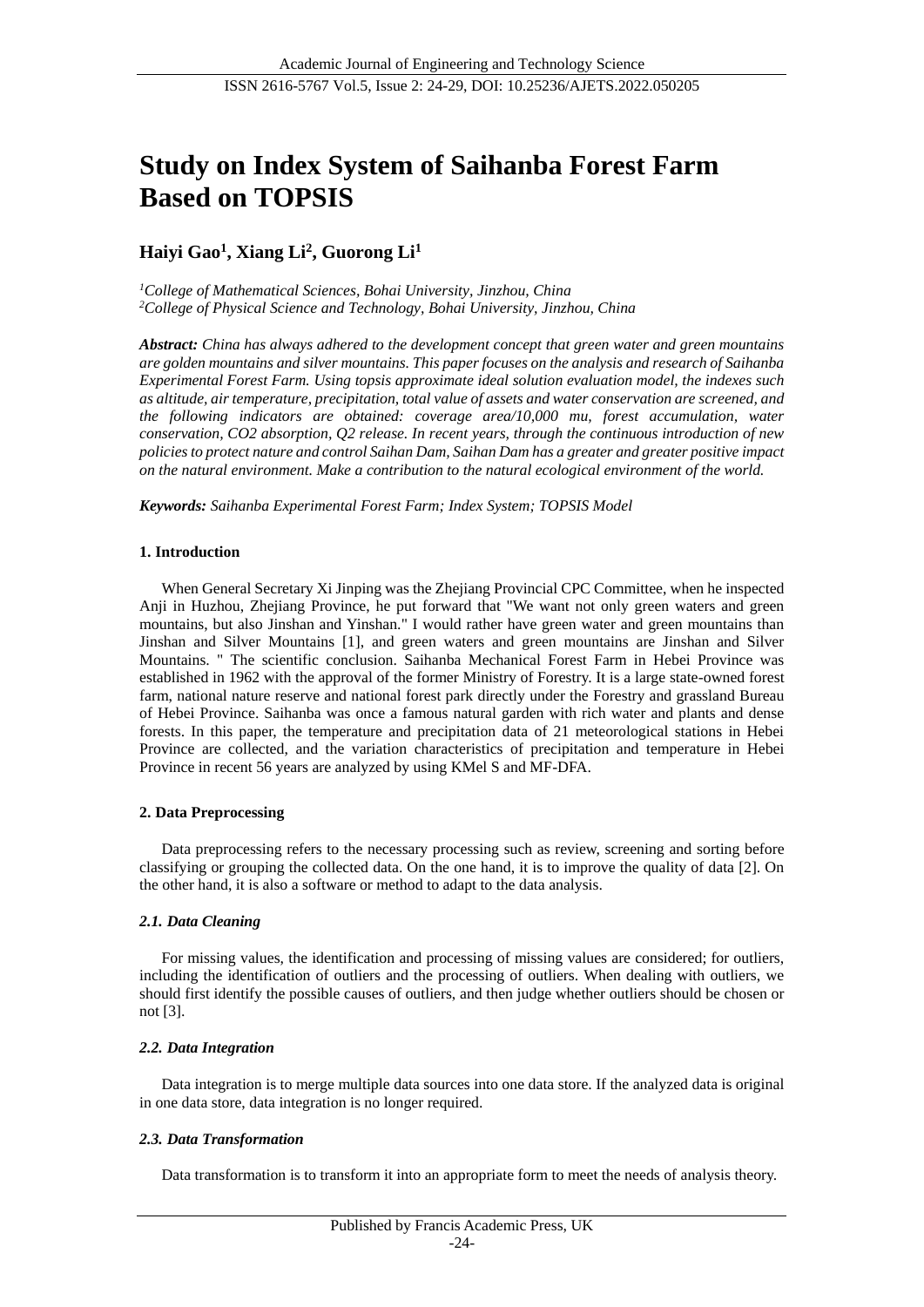#### *2.4. Data Reduction*

Data reduction refers to finding the useful features of the data that depend on the discovery target on the basis of understanding the mining task and the content of the data itself, so as to reduce the data scale [4], so as to minimize the amount of data on the premise of maintaining the original appearance of the data as much as possible.

#### **3. TOPSIS Model**

(1) Firstly, the original data matrix is classified into indicator types (very large indicator, very small indicator, intermediate indicator and interval indicator).

(2) Carry out the index forward processing to obtain the forward matrix.

There are m objects to be evaluated in the first screening, and the matrix composed of N evaluation indexes (normalized) is represented by X.

$$
X = \begin{bmatrix} x_{11} & x_{12} & \dots & x_{1m} \\ x_{21} & x_{22} & \dots & x_{2m} \\ \vdots & \vdots & \ddots & \vdots \\ x_{n1} & x_{n2} & \dots & x_{nm} \end{bmatrix} (1)
$$

(3) Standardize the forward normalized matrix.

Note that the standardized matrix is Z, and each element in Z:  $z_{ij} = x_{ij}$  $\int_{\sqrt{\sum_{i=1}^{n} x_{ij}^2}}$ , the square of

each element divided by the square sum of the elements in its column.

(4) Calculate score.

$$
Z = \begin{bmatrix} z_{11} & z_{12} & \dots & z_{1m} \\ z_{21} & z_{22} & \dots & z_{2m} \\ \vdots & \vdots & \ddots & \vdots \\ z_{n1} & z_{n2} & \dots & z_{nm} \end{bmatrix} (2)
$$

Define maximum:  $Z^+ = (Z_1^+, Z_2^+, \cdots, Z_m^+)$ 

$$
= (\max\{z_{11}, z_{21}, \cdots, z_{n1}\}, \max\{z_{12}, z_{22}, \cdots, z_{n2}\}, \cdots, \max\{z_{1m}, z_{2m}, \cdots, z_{nm}\})
$$
  
Define minimum:  $Z^- = (Z_1^-, Z_2^-, \cdots, Z_m^-)$ 

 $=$   $(\min\{z_{11}, z_{21}, \cdots, z_{n1}\}, \min\{z_{12}, z_{22}, \cdots, z_{n2}\}, \cdots, \min\{z_{1m}, z_{2m}, \cdots, z_{nm}\})$ 

Define the distance between the first evaluation object and the maximum value:

$$
D_i^+ = \sqrt{\sum_{j=1}^m (z_j^+ - z_{ij})^2} \tag{3}
$$

Define the distance between the first evaluation object and the minimum value:

$$
D_i^- = \sqrt{\sum_{j=1}^m (z_j^- - z_{ij})^2}
$$
 (4)

Then, we can calculate the non normalized score of the evaluation object  $i(i=1,2,...,n)$ :  $s_i = \frac{D_i^T}{n^2+i}$  $\overline{D_i^+ + D_i^-}$ 

It is obvious that  $0 \leq S_i \leq 1$ , and the bigger  $s_i$  is, the smaller  $D_i^+$  is. That is, the closer it is to the maximum value.

(5) Normalized score: Divide each score by the sum of all scores.

(6) After scoring, the screening results are obtained: Forest coverage area and forest volume are the most influential indicators in.

(7) Positive transformation of other indicators:

a) Intermediate indicators ---- very large indicators.

 ${x_i}$  is a group of intermediate index series, and the best value is  ${x_{best}}$ , then the forward formula is as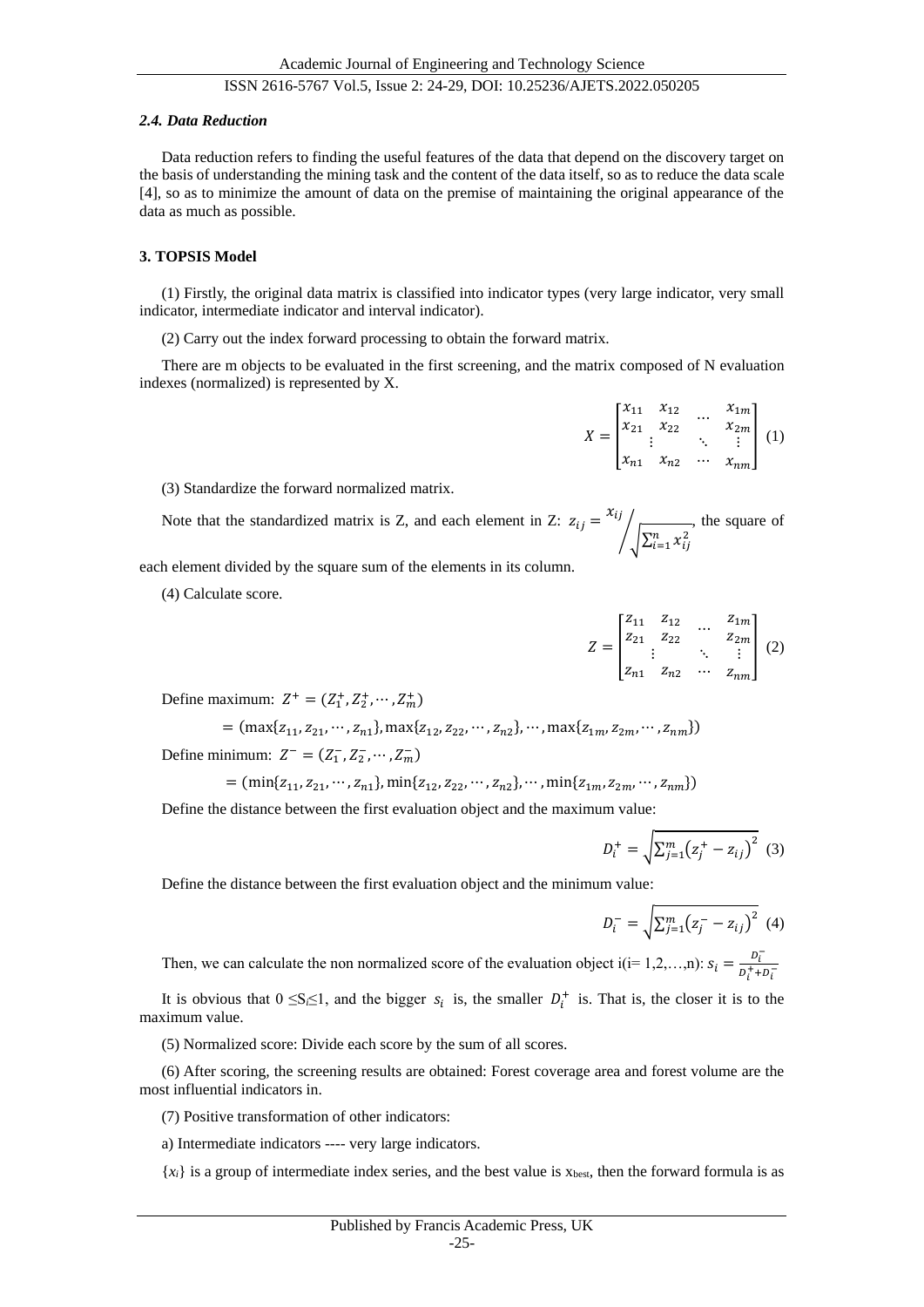follows:

$$
M = \max\{|x_i - x_{best}|\}(5)
$$

$$
\tilde{x}_i = 1 - \frac{|x_i - x_{best}|}{M} \tag{6}
$$

#### b) Interval index ---- very large index.

{*xi*} is a group of intermediate index series, and the best interval is a and B, then the forward formula is as follows:

$$
M = \max\{a - \min\{x_i\}, \max\{x_i\} - b\} \tag{7}
$$

$$
\widetilde{x}_t = \begin{cases} 1 - \frac{a - x}{M} & x < a \\ 1 & a \le x \le b \\ 1 - \frac{x - b}{M} & x > b \end{cases} \quad (8)
$$

After the establishment of three models, the forest coverage area, forest volume, average annual temperature, average annual precipitation, CO2 release and O2 absorption are selected as the final indicators for the next model establishment.

#### **4. Fuzzy Comprehensive Evaluation**

Fuzzy comprehensive evaluation model is a method to comprehensively evaluate the level of things from multiple factors by using the principle of fuzzy relationship.

#### *4.1. Establish Comprehensive Evaluation Factors*

Forest cover φ, Forest stock μ, Water conservation ω, CO2 absorption α And O2 release β The five indicators are determined as evaluation factors, and the component factor set u is recorded every ten years from 1962 to 2021.

#### *4.2. Deterministic Factor Weight Vector*

Determine the secondary index wind prevention and sand fixation capacity  $\tau$  The weight vector of forest coverage area and forest volume of middle and third level indicators is:

$$
t_1 = \{0.5, 0.5\} \quad (9)
$$

Determine the natural contribution of secondary indicators  $\gamma$  The weight vector of CO2 absorption and O2 release is:

$$
t_2 = \{0.5, 0.5\} \quad (10)
$$

The weight vector of wind prevention and sand fixation capacity, water conservation and natural contribution in the primary index is determined as:

$$
t_3 = \{0.3, 0.3, 0.4\} \quad (11)
$$

#### *4.3. Establish the Evaluation Set of Comprehensive Evaluation*

The index data of each decade are used as the evaluation set of comprehensive evaluation:

$$
V = \{v_1, v_2, L, v_7\} \quad (12)
$$

| Year | Covered area/10000 mu |         | Forest volume/10000   Water conservation volume/100 | Carbon dioxide absorption/ | Oxygen release/10000 |
|------|-----------------------|---------|-----------------------------------------------------|----------------------------|----------------------|
|      |                       | m3      | million m3                                          | 10000 tons                 | tons                 |
| 1962 | 19.00                 | 33.00   | 0.09                                                | 2.74                       | 1.90                 |
| 1972 | 48.43                 | 54.57   | 0.15                                                | 4.53                       | 3.15                 |
| 1982 | 69.80                 | 115.06  | 0.26                                                | 9.55                       | 6.64                 |
| 1992 | 84.62                 | 297.08  | 0.40                                                | 24.65                      | 17.15                |
| 2002 | 99.00                 | 683.60  | 0.64                                                | 56.72                      | 39.45                |
| 2012 | 103.30                | 935.40  | 1.07                                                | 77.62                      | 53.99                |
| 2021 | 115.10                | 1036.80 | 2.84                                                | 86.03                      | 59.84                |

*Table 1: List of comprehensive evaluation indicators*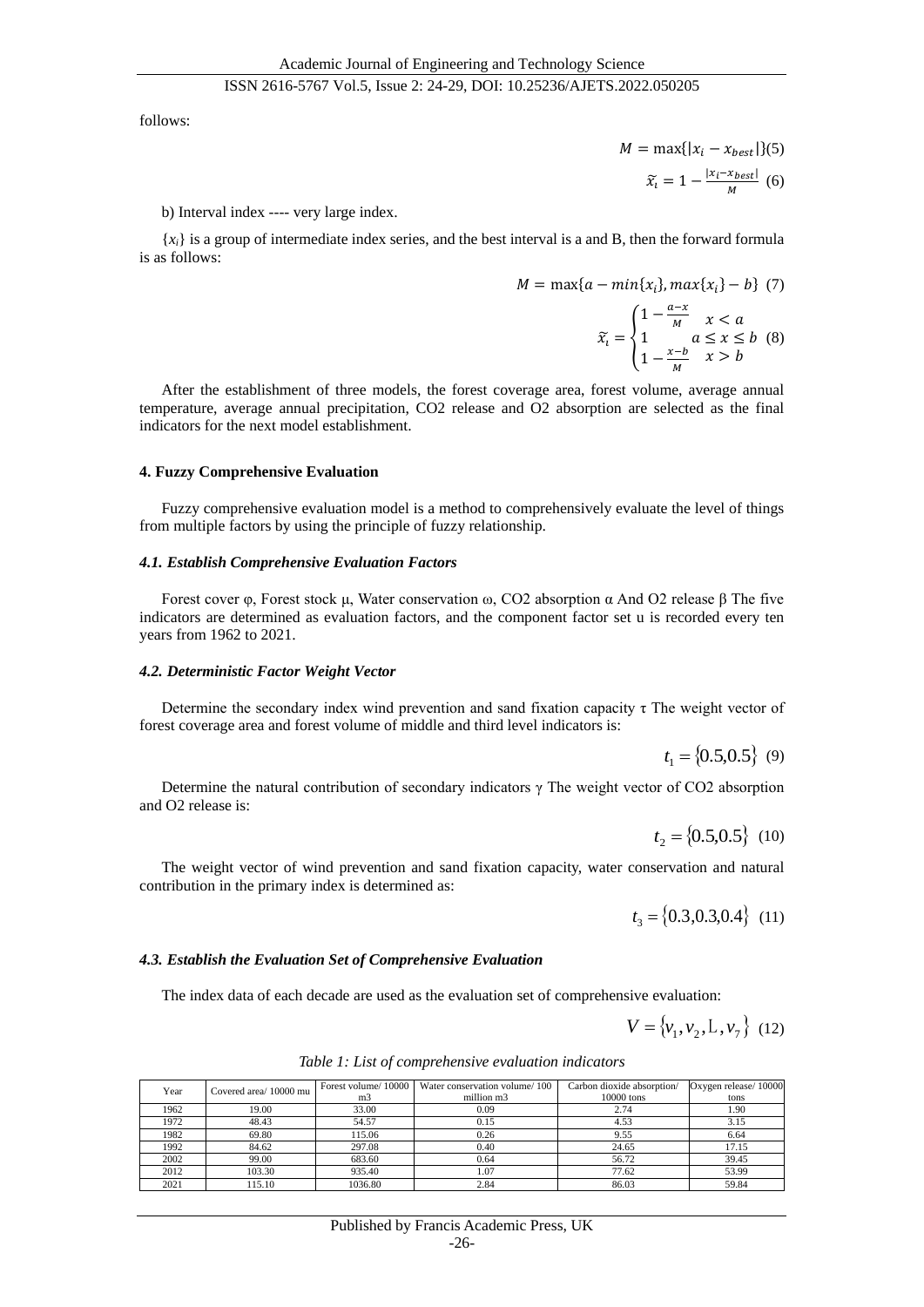#### *4.4. The Single Factor Fuzzy Evaluation Is Carried out to Obtain the Evaluation Matrix*

Using the queried data, each factor is evaluated and expressed by membership function [5]:

1) The membership function of forest coverage area is:

$$
D_{1}(x_{1}) = \begin{cases} 0 & x_{1} \leq 19 \\ \frac{x_{1} - 19}{115.1 - 19} & 19 \leq x_{1} \leq 115.1 \\ 1 & x_{1} \geq 115.1 \end{cases}
$$
 (13)

2) The membership function of forest volume is:

$$
D_2(x_2) = \begin{cases} 0 & x_2 \le 33 \\ \frac{x_2 - 33}{1036.8 - 33} & 33 \le x_2 \le 1036.8 \\ 1 & x_2 \ge 1036.8 \end{cases}
$$
 (14)

3) The membership function of water conservation is:

$$
D_3(x_3) = \begin{cases} 0 & x_3 \le 0.09\\ \frac{x_3 - 0.09}{2.84 - 0.09} & 0.09 \le x_3 \le 2.84\\ 1 & x_3 \ge 2.84 \end{cases}
$$
 (15)

4) The membership function of carbon dioxide absorption is:

$$
D_4(x_4) = \begin{cases} 0 & x_4 \le 2.74 \\ \frac{x_4 - 2.74}{86.03 - 2.74} & 2.74 \le x_4 \le 86.03 \\ 1 & x_4 \ge 86.03 \end{cases}
$$
 (16)

5) The membership function of oxygen release is:

$$
D_{5}(x_{5}) = \begin{cases} 0 & x_{5} \leq 1.9\\ \frac{x_{5} - 1.9}{59.84 - 1.9} & 1.9 \leq x_{5} \leq 59.84\\ 1 & x_{5} \geq 59.84 \end{cases}
$$
 (17)

According to the membership function, the evaluation matrix of the three-level indicators can be obtained: the evaluation matrix of the three-level indicators in the wind prevention and sand fixation capacity of the second-level indicator is determined as:

$$
R_1 = \begin{bmatrix} 0 & 0.3062 & 0.5286 & 0.6828 & 0.8324 & 0.8772 & 1 \\ 0 & 0.0214 & 0.0817 & 0.2631 & 0.6481 & 0.8990 & 1 \end{bmatrix}
$$
 (18)

The evaluation matrix of CO2 absorption and O2 release of the third level index in the natural contribution of the second level index is determined as:

$$
R_2 = \begin{bmatrix} 0.0005 & 0.0220 & 0.0822 & 0.2635 & 0.6486 & 0.8994 & 1 \\ 0 & 0.0215 & 0.0818 & 0.2631 & 0.6481 & 0.8989 & 1 \end{bmatrix}
$$
 (19)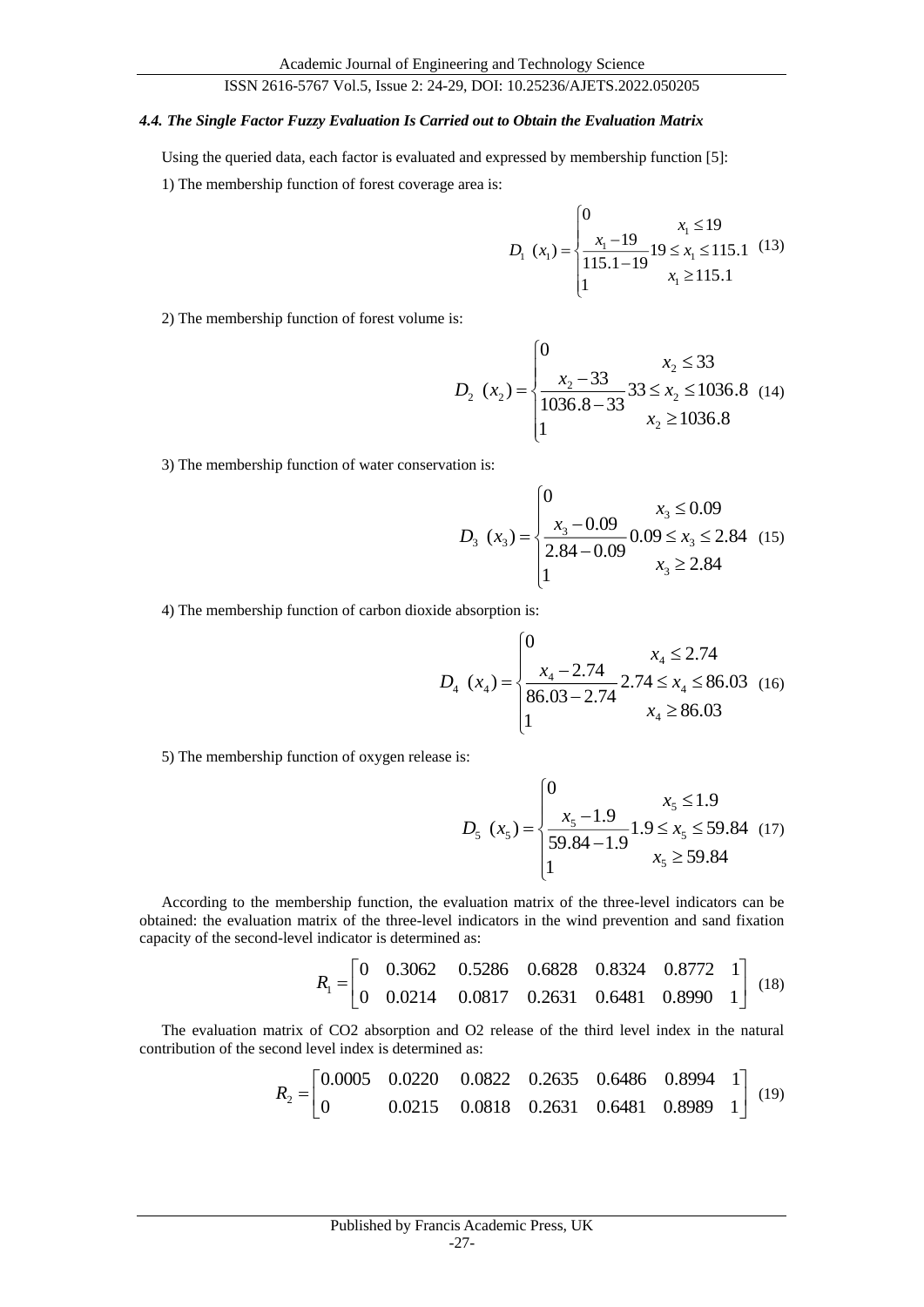#### *4.5. Establish a Comprehensive Evaluation Model*

After determining the weight and evaluation matrix: B=toR

B is normalized to obtain the corresponding evaluation index:

|                                                                                                     |  |  | $B_1 = \begin{bmatrix} 0 & 0.3062 & 0.5000 & 0.5000 & 0.5000 & 0.5000 & 0.5000 \end{bmatrix}$ (20) |
|-----------------------------------------------------------------------------------------------------|--|--|----------------------------------------------------------------------------------------------------|
| $B_2 = [0.0004 \quad 0.0219 \quad 0.0822 \quad 0.2635 \quad 0.5000 \quad 0.5000 \quad 0.5000]$ (21) |  |  |                                                                                                    |

#### *4.6. Determine Total Index*

Through the single factor fuzzy evaluation, and then repeat the above steps, the total average index of the primary index is:



*Figure 1: Evaluation index result*

According to the total evaluation index, the line chart is drawn with the year as the Abscissa and the total evaluation index as the ordinate. As a result, it can be seen that with the passage of time, the impact of Saihanba on the ecological environment is increasing, and the positive impact on the ecological environment is increasing.

#### **5. Conclusion**

In this paper, around the Saihanba Experimental Forest Farm, we first use the TOPSIS evaluation model to build the relevant index system, and then use the fuzzy analysis model to calculate the total evaluation index from 1962 to 2021 shows an upward trend.

#### **References**

*[1] Guo Zhiqi, Wang Xiuru. Analysis on the variation characteristics of precipitation in Hebei Province in the past 50 years [J]. South-to-North Water transfer and Water Conservancy Science and Technology, 2012 focus v. 10 position No. 60 (03): 67-72.*

*[2] Ma Fenglian, Wang Hong, Song Xijun. Influence of urbanization on air temperature and air humidity in Chengde City [J]. Journal of Hebei normal University (Natural Science Edition), No. 125 (03): 393-399.*

*[3] Ma Fenglian, Sun Qingchuan, Cai Lina, Shi Xianyue, Liu Zhifang. Analysis of the possible influence of urbanization on precipitation change in Chengde City [J]. Journal of Sichuan normal University (Natural Science Edition), 2010 Ji 33 (02): 251-256.*

*[4] Acquisition and compilation Department, Liu Yuan.2016 National grassland Monitoring report [J]. China Animal Husbandry, 2017 No. 479 (08): 18-35.*